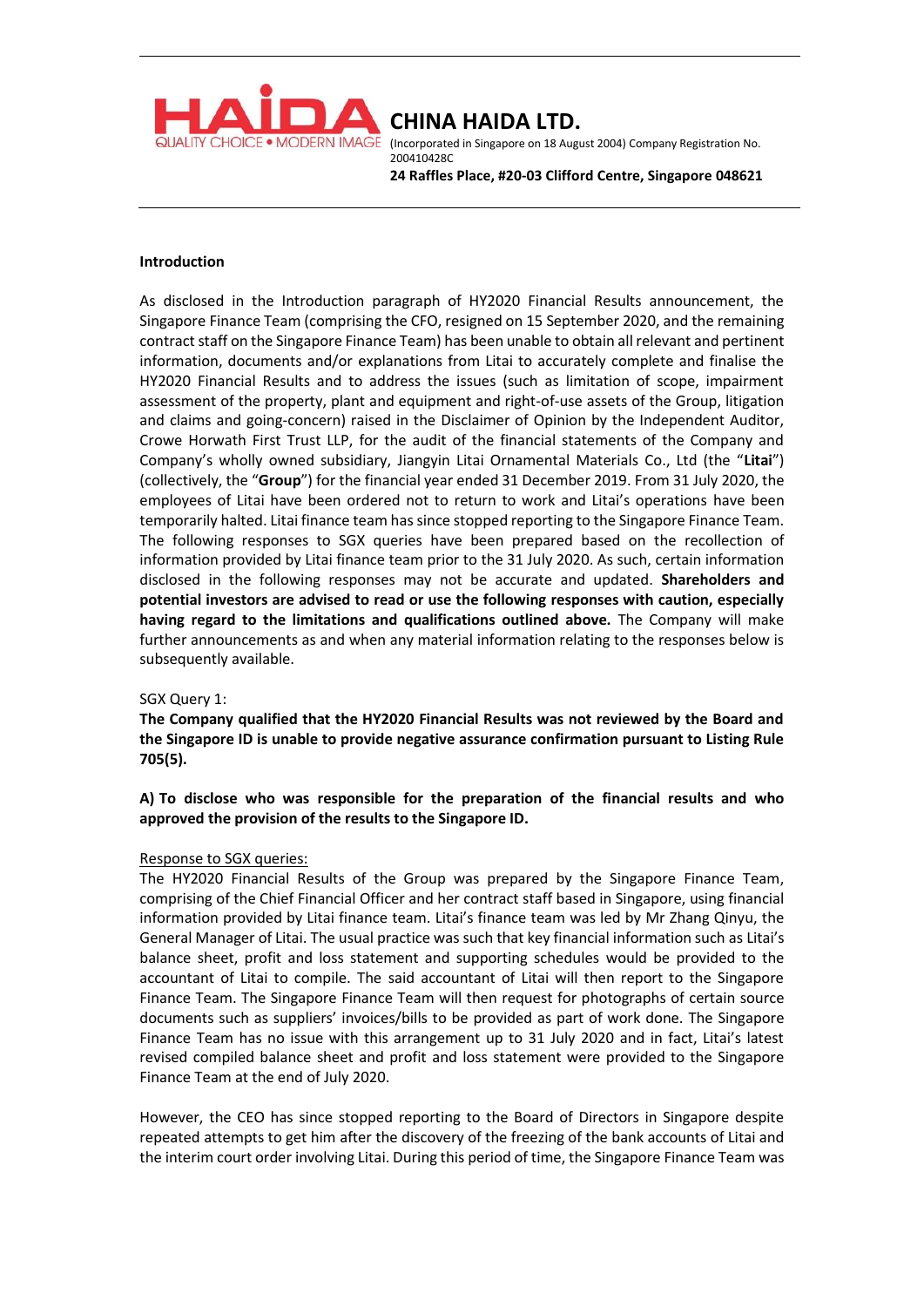

(Incorporated in Singapore on 18 August 2004) Company Registration No. 200410428C

**24 Raffles Place, #20-03 Clifford Centre, Singapore 048621**

also trying their level best to understand what has transpired in Litai which led to the freezing of certain bank accounts of Litai during the period from March to July 2020.

The support from Litai finance team however has become more intermittent and they took longer to respond to the Singapore Finance Team on their queriesfrom July 2020 onwards. Unfortunately, due to the current COVID-19 situation, the Singapore Finance Team was unable to travel to Litai to ascertain the accuracy of the financial information provided by the Litai's finance team and could only rely on the information provided by Litai finance team. The Singapore Finance Team was also facing difficulties as they could not reach the CEO directly to confirm the accuracy and validity of the numbers given by the Litai finance team.

It was only on 12 August 2020 that the Singapore Finance Team became aware that the employees were asked not to go back to the office of Litai from 31 July 2020.

The Singapore Finance Team wish to state for the record that they had on three separate occasions sent the HY2020 Financial Results for Board approval together with notice of meeting of Board of Directors dated 8 August 2020, 13 August 2020 and 27 August 2020, called for by the Independent Director, Mr Tang Chun Meng ("**Singapore ID**"). However, as there was no quorum due to the absence of other directors attending the board meetings, the HY2020 Financial Results were not approved *per se* by the Board. The Singapore Finance Team was however able to present the HY2020 Financial Results to the Singapore ID with the rider that they were unable to extract confirmation from CEO and they were not able to carry out the review work properly because of the intermittent support from the Litai finance team and the inability to travel to Litai due to the COVID-19 travel restrictions.

# **B) To disclose who provided the source documents and information to the preparer of the financial results which were reviewed by the Singapore finance team and the Singapore ID.**

### Response to SGX queries:

Please refer to the Company's response to (A) above.

## C) **To disclose who prepared and approved the disclosures in the Introduction and Paragraph 10 of the Financial Results and the explanations in the MD&A.**

### Response to SGX queries:

The Singapore Finance Team prepared the disclosures in the Introduction and Paragraph 10 of the Financial Results and the explanations in the MD&A on "best effort" basis. The Singapore Finance Team had on three separate occasions sent the HY2020 Financial Results for Board's approval together with notice of meeting of Board of Directors dated 8 August 2020, 13 August 2020 and 27 August 2020, called for by the Singapore ID. However, as there was no quorum due to the absence of other directors attending the board meetings, the Singapore Finance Team was not able to obtain Board's approval for the disclosures in the Introduction and Paragraph 10 of the Financial Results and the explanations in the MD&A.

**2.Please provide a breakdown of the increase in administrative expenses by 14.6% to RMB10.16 million when revenue fell 75.9% to RMB23.30 million. To provide breakdown and explain for the material variance against corresponding period.**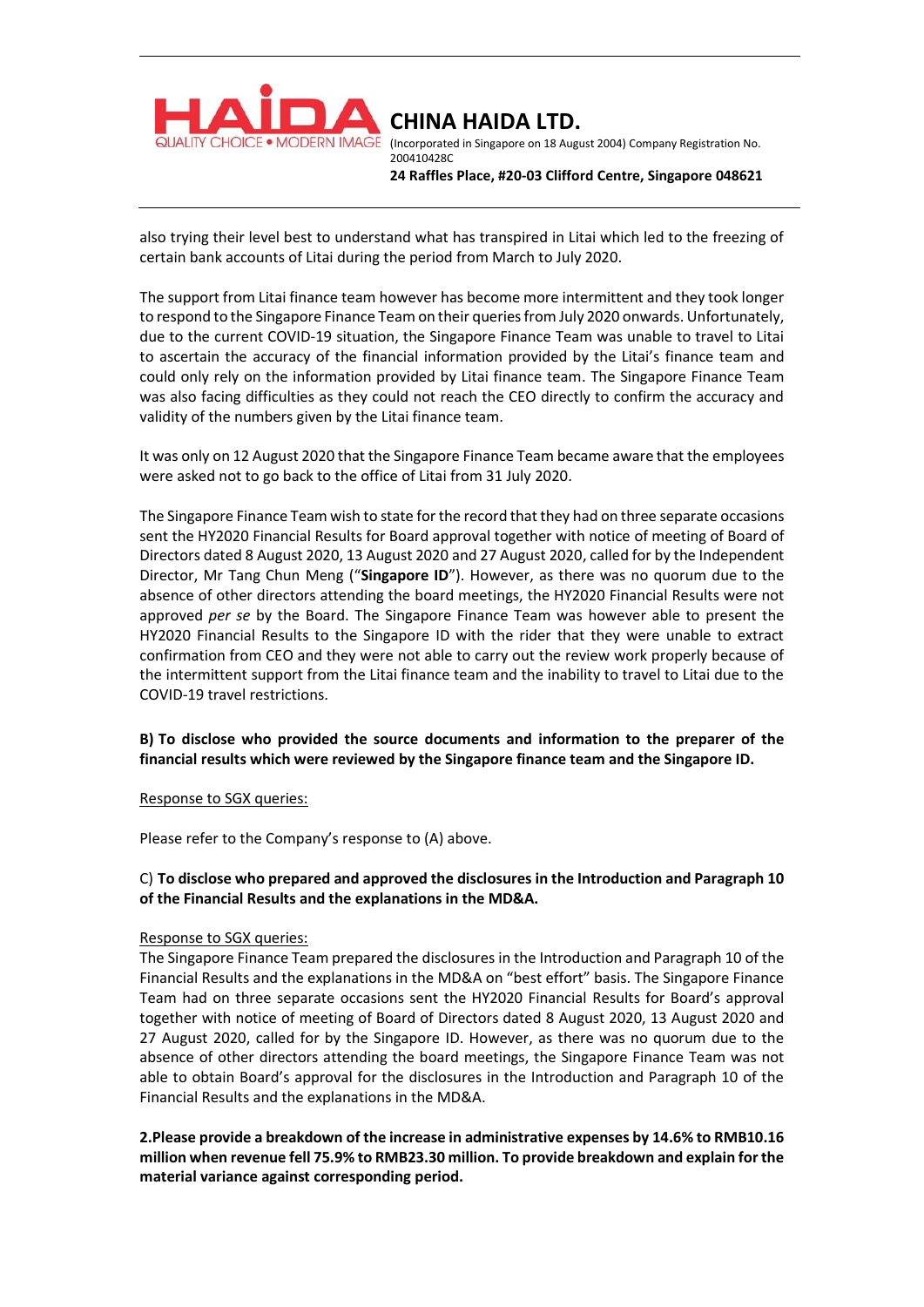

• MODERN IMAGE (Incorporated in Singapore on 18 August 2004) Company Registration No. 200410428C

**24 Raffles Place, #20-03 Clifford Centre, Singapore 048621**

| Response to SGX:           |                                                      |                          |           |              |
|----------------------------|------------------------------------------------------|--------------------------|-----------|--------------|
| Administrative expenses    |                                                      |                          |           |              |
|                            | HY2020                                               | HY2019                   | Variance  | <b>Note</b>  |
|                            | <b>RMB'000</b>                                       | <b>RMB'000</b>           | %         |              |
| Payroll                    | 4,152                                                | 4,672                    | $-11.13%$ | j.           |
| Directors' remuneration    | 460                                                  | 777                      | $-40.77%$ | ii           |
| Directors' fees            | 239                                                  | 241                      | $-0.55%$  |              |
| Individual tax             | 1,140                                                | $\overline{\phantom{a}}$ | <b>NM</b> | iii          |
| Amortisation of lease      | 151                                                  | 151                      | 0.00%     |              |
| Depreciation of office PPE | 430                                                  | 467                      | $-7.85%$  | iv           |
| Loss on disposal of PPE    | $181$ <sup><math>\overline{\phantom{a}}</math></sup> | $\overline{\phantom{a}}$ | <b>NM</b> | $\mathsf{v}$ |
| <b>Exchange loss</b>       | 50                                                   | 33                       | 48.79%    |              |
| <b>External audit</b>      | 279                                                  | 369                      | $-24.21%$ | vi           |
| Internal audit             | 33                                                   | 33                       |           |              |
| <b>Professional fees</b>   | 1,071                                                | 167                      | 539.97%   | vii          |
| Duties and property tax    | 393                                                  | 413                      | $-4.84%$  |              |
| Repairs                    | 136                                                  | 67                       | 103.89%   | viii         |
| Consumables                | 46                                                   | 39                       | 17.99%    |              |
| Listing expenses           | 204                                                  | 174                      | 17.27%    | ix           |
| Sewage service             | 143                                                  | 145                      | $-1.46%$  |              |
| <b>Bank charges</b>        | 14                                                   | 56                       | $-75.00%$ | X            |
| Insurance                  | 59                                                   | 75                       | $-21.09%$ | хi           |
| Office expenses            | 975                                                  | 987                      | $-1.15%$  |              |
|                            | 10,158                                               | 8,865                    |           |              |
|                            |                                                      |                          |           |              |

### Explanations:

i) Due to the decrease in turnover in HY2020, payroll expenses declined by 11.3% or RMB0.52 million. The percentage decline in payroll costs of 11.3% is less than the percentage decline in turnover of 75.9% mainly due to certain fixed payroll costs.

ii) Directors' remuneration declined by 40.77% or RMB0.3 million in HY2020 mainly due to the resignation of a former director, Mr Guo Yun, in January 2020.

iii) The Litai finance team has not provided information on individual tax of RMB1.14 million (see query 9).

iv) Lower depreciation of office PPE was recorded for HY2020 which was attributed mainly to certain assets which had been fully depreciated during the period under review.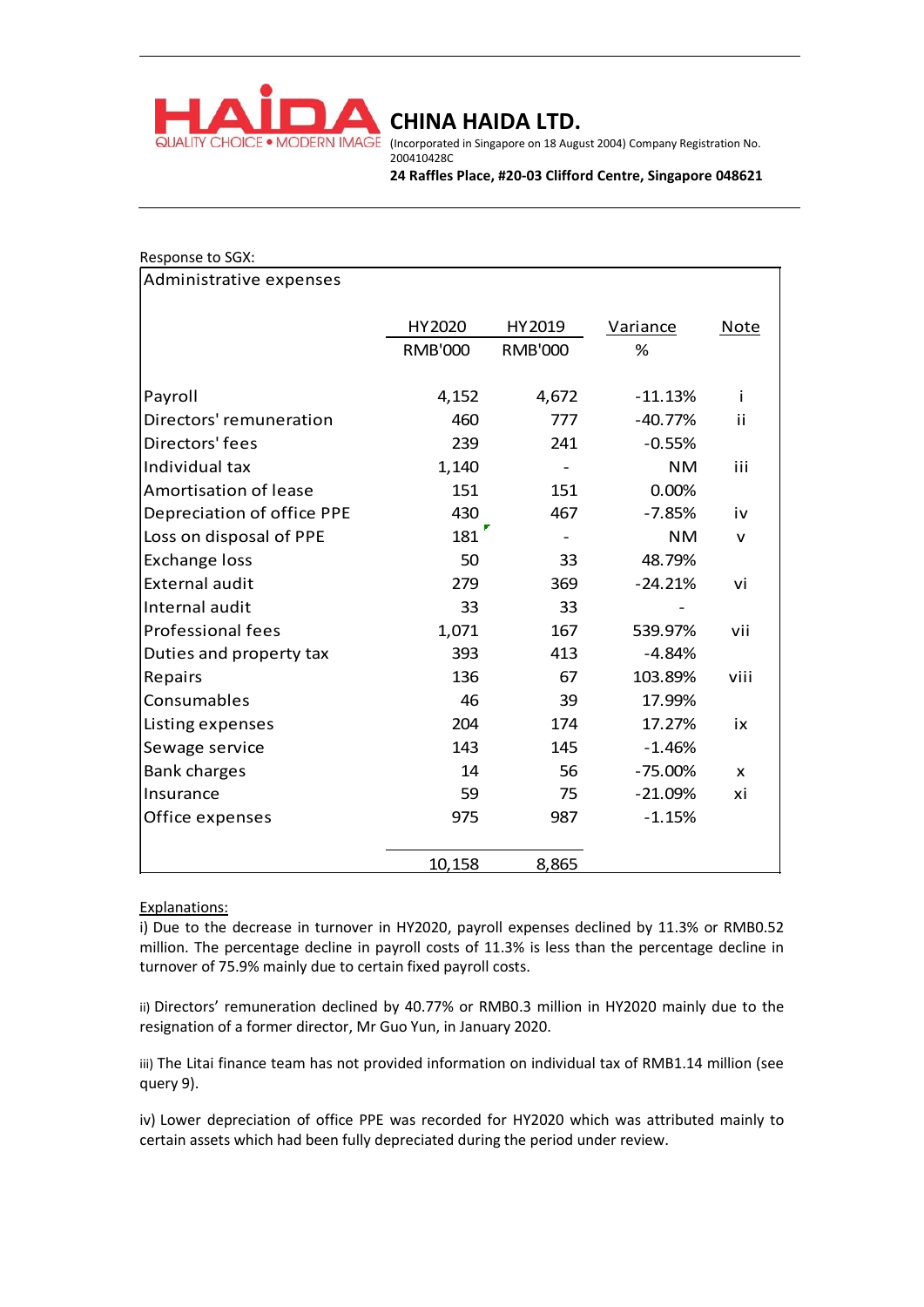

(Incorporated in Singapore on 18 August 2004) Company Registration No. 200410428C

**24 Raffles Place, #20-03 Clifford Centre, Singapore 048621**

v) Loss on disposal of PPE of RMB0.18 million in HY2020 was due to the disposal of a motor vehicle that was held in trust by the former director, Mr Guo Yun.

vi) Lower external audit fees were recorded in HY2020 mainly due to delay in the local statutory audit of Litai as a result of COVID-19. Litai has not made provision of related audit fees in HY2020 as amount is not material.

vii) Professional fees increased by 539.97% or RMB0.9 million mainly due to legal and professional costs related to legal proceedings against Litai as previously announced.

viii) Repairs costs increased by 103.89% or RMB0.07 million mainly due to more office repair work carried out in HY2020 prior to the outbreak of COVID-19 as compared to HY2019.

ix) Listing expenses increased by 17.27% or RMB0.03million mainly due to accruals made by Litai.

x) The decline in bank charges is mainly due to lesser bank transactions in HY2020 as a result of COVID-19.

xi) The decline in insurance expenses is mainly due to cost control.

**3.The Company made impairment in HY2020 amounting to RMB13.94 million due from related parties (trade) and RMB26.56 million advance payments to a related party (trade).** 

**a.To disclose the identities of the related parties involved in the allowance made and disclose if these are interested persons.** 

Response to SGX:

These related parties are as follows:

| i) Allowance for due from related parties (trade):                        |              |
|---------------------------------------------------------------------------|--------------|
| Related parties (trade):                                                  | RMB' million |
| Jiangyin East-China Aluminium Technology Co., Ltd ("Jiangyin East-China") | 13.92        |
| Jiangyin Comat                                                            | 0.02         |
|                                                                           | 13.94        |

i) Allowance for advance payments to a related party (trade), Jiangyin Haida Caitu Co., Ltd. ("**Jiangyin Caitu**"), of RMB26.56 million.

The above related parties are interested persons. Information about these interested persons has been reproduced as follows based on our announcement dated 22nd April 2020 (see Company's responses to SGX-ST's Query 3):

Jiangyin East-China is 70%, 22% and 8% owned by Jiangsu Haida Technology Group Co., Ltd, ("**Jiangsu Haida Technology**"), China Delta Limited ("**China Delta**") and Forbury Investment Limited ("**Forbury**") respectively.

Jiangsu Haida Technology is owned by 2 shareholders - 52.17% owned by our ÇEO, Mr Xu Youcai and 47.83% owned Jiangyin Fu Aute International Co., Ltd. China Delta is a controlling shareholder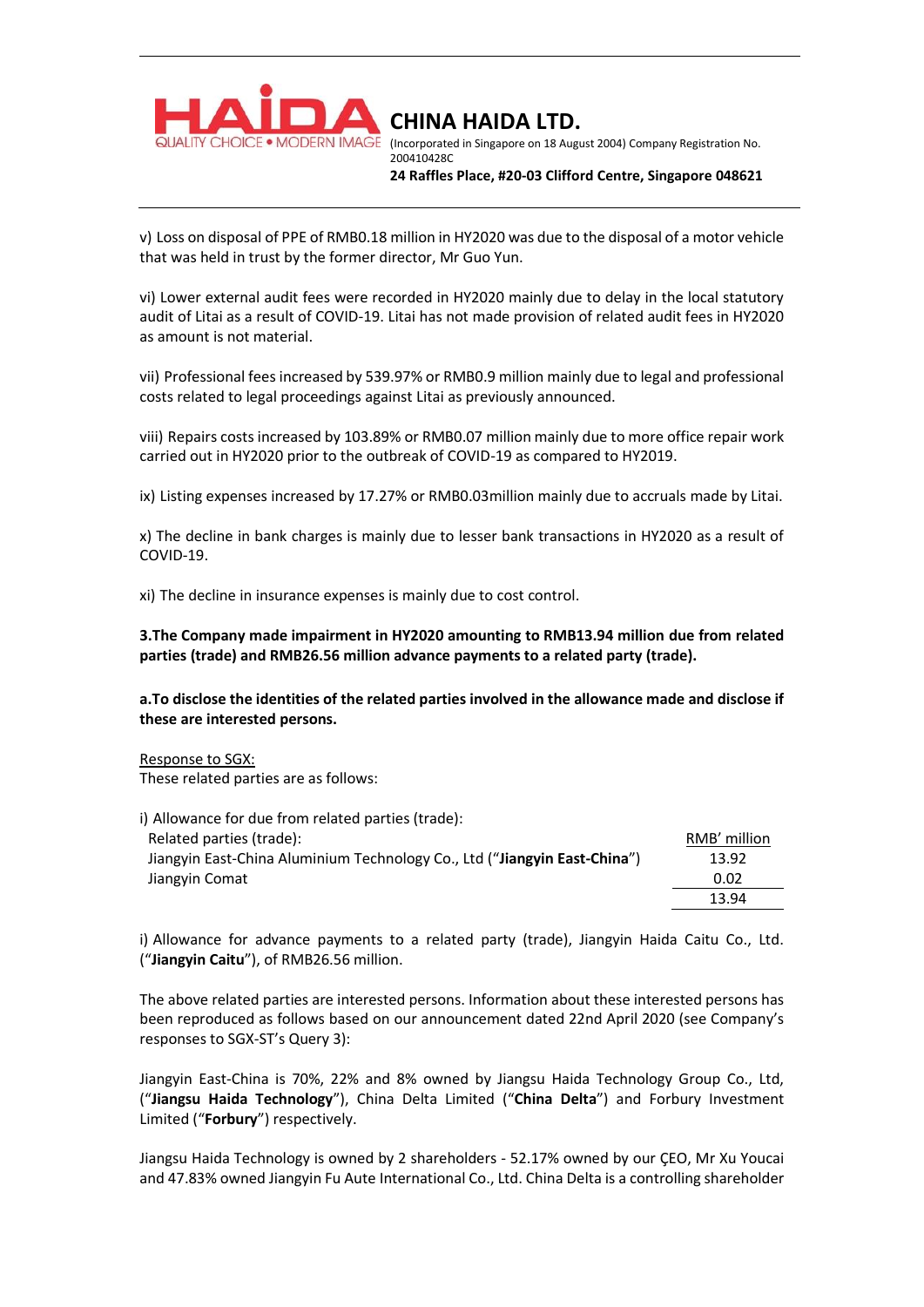

(Incorporated in Singapore on 18 August 2004) Company Registration No. 200410428C

**24 Raffles Place, #20-03 Clifford Centre, Singapore 048621**

of the Company and is in aggregate 60% owned by our CEO, Mr Xu Youcai and 30% owned by our Non-Executive Chair, Ms Zhao Guiying.

Forbury is 100% by owned by a former Executive Director, Mr **Guo Yun** (who resigned on 15 January 2020).

Jiangyin Coma**t** is 55%, 20% and 25% owned by Jiangysu Haida Technology, Xu Qiang (son of the CEO, Mr Xu Youcai) and Chen Yong respectively.

**Jiangyin Haida Caitu** is owned by 2 shareholders: Jiangsu Haida Technology (60%) and Ms Hu Xiuzhen (40%).

Accordingly, **Jiangyin East-China** and **Jiangyin Haida Caitu** are considered interested persons under the SGX Listing Rules.

**b.To explain whether these are IPTs and elaborate on the review procedures for these transactions and the basis of the AC for approving the transactions.** 

Response to SGX:

These are IPTs whereby shareholders' approvals and mandates had been obtained during the Annual General Meetings held on 29 April 2019 and 29 June 2020.

As disclosed in our annual report for FY2019 (page 35), the Board and Audit Committee ("**AC**") will review all IPTs to be entered to ensure that the relevant rules under Chapter 9 of the Listing Manual of the SGX-ST are complied with.

According to the Terms of Reference for Audit Committee, the AC shall review all lPTs and RPTs. Specifically, the AC shall:

a) Review IPTs and RPTs to ensure that they are on normal commercial terms, and that they do not prejudice the interests of the Company or its minority shareholders.

b) Determine methods or procedures for checking that the transaction prices are adequate for transactions to be carried out on normal commercial terms, and that they will not prejudice the Company or its minority shareholders.

c) Subject to a specific mandate, direct management to present the rationale, cost-benefit analysis and other details relating to IPTs and RPTs.

d) Receive reports from management and internal audit regarding IPTs and RPTs.

e) Ensure proper disclosure and reporting to shareholders on IPTs as required by the SGX-ST Listing Manual.

f) Ensure proper disclosure and reporting in the annual report on RPTs as required by the accounting standards.

In addition, as per announcement dated 22 Apr 2020, for good measures, the AC had also instructed the Group to closely monitor all future advances to Jiangyin Caitu by requiring any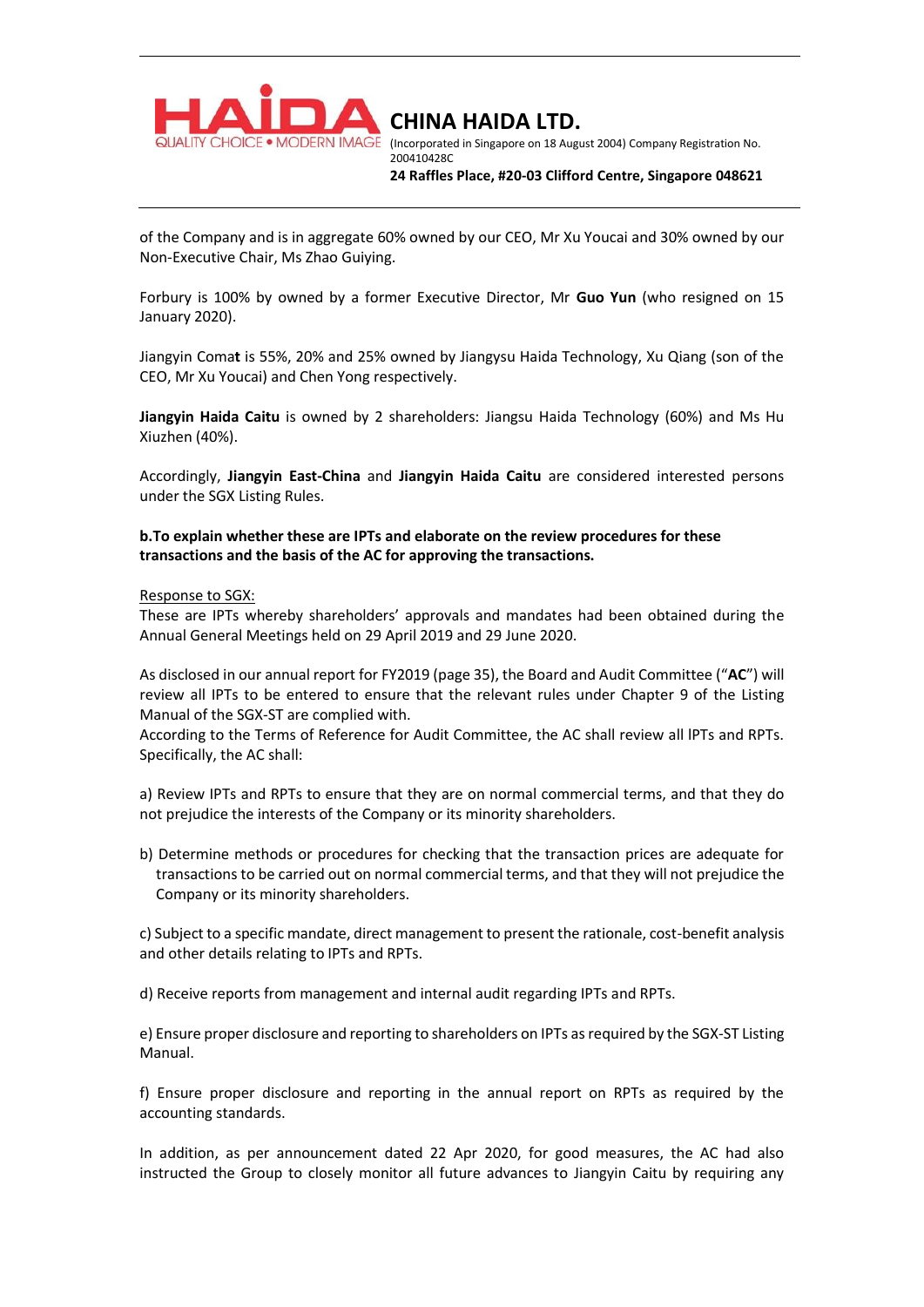

(Incorporated in Singapore on 18 August 2004) Company Registration No. 200410428C

**24 Raffles Place, #20-03 Clifford Centre, Singapore 048621**

advances of RMB 1 million or above to be reported to and approved by the Group CFO in Singapore on the condition that there must be timely delivery of raw materials by Jiangyin Caitu.

# **c.To produce evidence where a basis of comparison were used to determine whether the prices and terms offered to the related parties are no more favorable than those extended to unrelated third parties.**

# Response to SGX:

As the employees of Litai have been ordered not to return to work and Litai's operations have been temporarily suspended since 31 July 2020, the Singapore Finance Team has not been able to obtain the necessary information from Litai finance team for such analysis. Furthermore, we wish to add that matters relating to such IPT are typically tabled at board meetings. Unfortunately, there were no board meetings due to the absence of quorum as set out in the Company's response above. However, the Company shall make related announcement when information becomes available.

# **d.To provide a breakdown of the these amounts by financial year.**

# **i) Aging of due from related parties (trade):**

|                     | RMB'million     |                          |                          |  |
|---------------------|-----------------|--------------------------|--------------------------|--|
| Ageing              | 181 to 360 days | 361 to 720 days          | <b>Total</b>             |  |
|                     |                 |                          |                          |  |
| Jiangyin East-China | 6.95            | 21.03                    | 27.98                    |  |
| Jiangyin Comat      | 0.04            | $\overline{\phantom{a}}$ |                          |  |
|                     |                 |                          | 28.02                    |  |
|                     |                 | Less: allowance for      |                          |  |
|                     |                 | impairment               | 28.02                    |  |
|                     |                 |                          | $\overline{\phantom{0}}$ |  |

# **ii) Aging of advance payments to a related party (trade), Jiangyin Haida Caitu Co., Ltd. ('Jiangyin Caitu') of RMB52.13 million.**

### Response to SGX:

|                | RMB'million |                 |                 |       |  |
|----------------|-------------|-----------------|-----------------|-------|--|
| Ageing*        | 91-180 days | 181 to 360 days | 361 to 720 days | Total |  |
| Jiangyin Caitu | 0.98        | 33.97           | 17.18           | 52.13 |  |
|                |             |                 |                 | 52.13 |  |
|                |             |                 | Less: allowance |       |  |
|                |             |                 | for impairment  | 52.13 |  |
|                |             |                 |                 |       |  |

# **4.Please provide a breakdown of the impairment of RMB6.12 million in relation to other receivables, deposits and prepayments for HY2020.**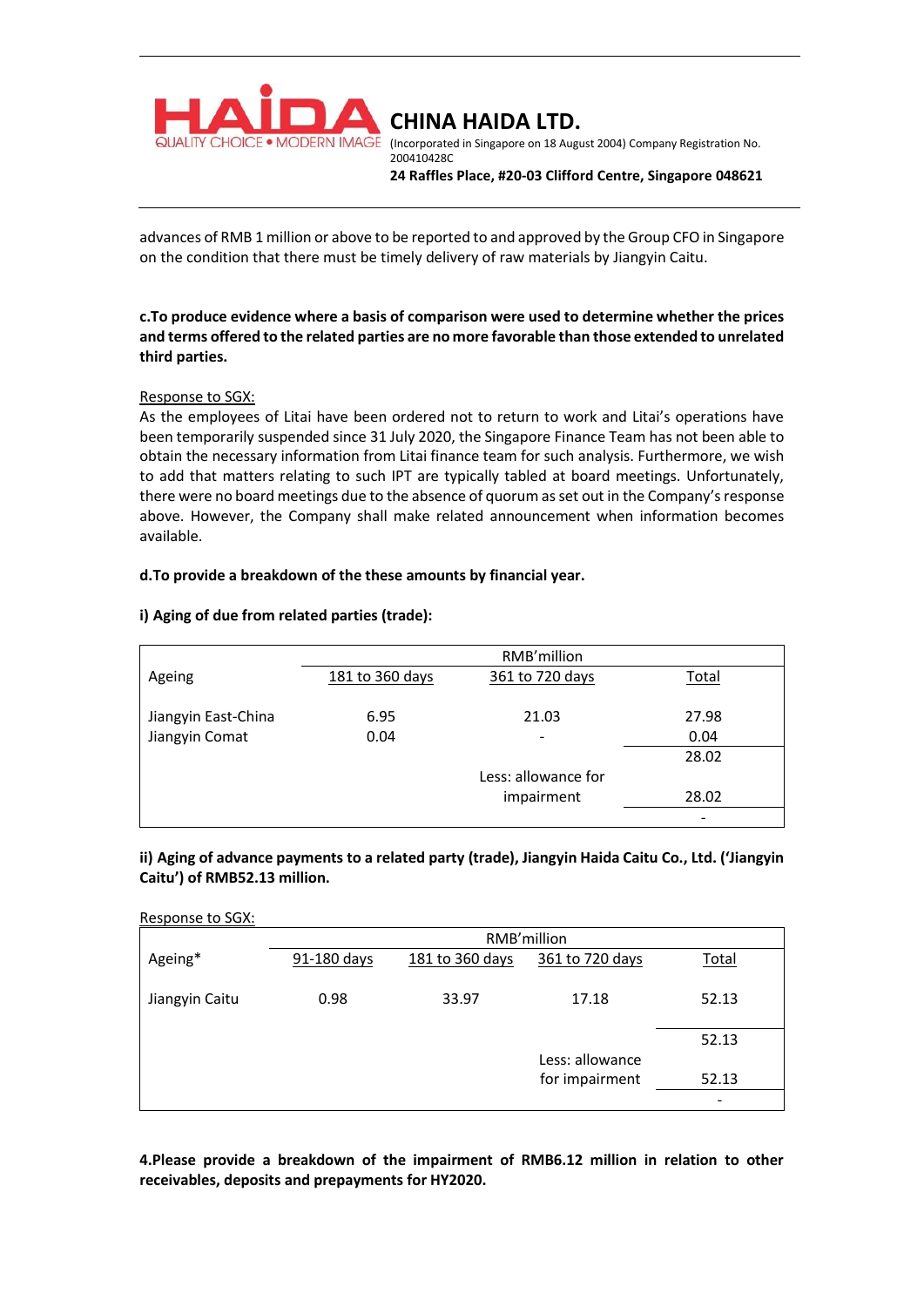

(Incorporated in Singapore on 18 August 2004) Company Registration No. 200410428C

**24 Raffles Place, #20-03 Clifford Centre, Singapore 048621**

### Response to SGX:

As per announcement dated 7 September 2020, the impairment of RMB6.12 million is related to the judicial funds deduction ("司法扣划") of RMB6.1 million by Sichuan Longquanyi District People's Court which may be related to court proceedings as announced by the Company on 8 April 2020, 15 April 2020, 22 April 2020, 20 May 2020, 17 June 2020 and 22 July 2020. This amount has been treated as other debtors by the Litai finance team. As of the date of the announcement of the HY2020 financial results, the Company does not have evidence that the amount is refundable. Accordingly, allowance for impairment has been fully provided.

# **5.The Company has RMB5.49 million cash and bank balances as at 30 June 2020.**

**a.To provide a breakdown of the cash that is being frozen in PRC bank accounts by the Court and the funds that is available to the Company for general working capital purposes.** 

### Response to SGX:

i) PRC bank accounts

|                                         | Balance as at 30 Jun 200 |
|-----------------------------------------|--------------------------|
|                                         | RMB'000                  |
| Frozen bank accounts (20 bank accounts) | 4.161                    |
| Active bank accounts (3 bank accounts)  | u                        |
|                                         | 4.170                    |

Based on telecommunications with Litai finance team (prior to 31 July 2020), Litai's cash at bank that was frozen by the court amounted to RMB4.16 million as of 30 June 2020.

### ii) Singapore bank account

As of 30 June 2020, the funds that is available to the Company for general working capital purposes amounted to RMB1.28 million.

### **b.To elaborate what are the conditions for the funds to be released by the PRC Court.**

Despite the numerous requests made by the Singapore ID to the other directors of the and supervisor of Litai to obtain full and detailed explanations and supporting documents on the pending legal suits and enforcement proceedings, the other directors of the board and supervisor of Litai has not provided any information. As such, the Company is not able to provide information on the conditions for the funds to be released by the PRC Court. Whilst it has been contemplated by the Singapore ID to appoint professionals in China to ascertain more about the situation in Litai, the Singapore ID could not do so due to the absence of quorum for the board meetings called and set out in the Company's response above.

# **c.To provide an update on the cash utilization since the date when the Company's securities were suspended.**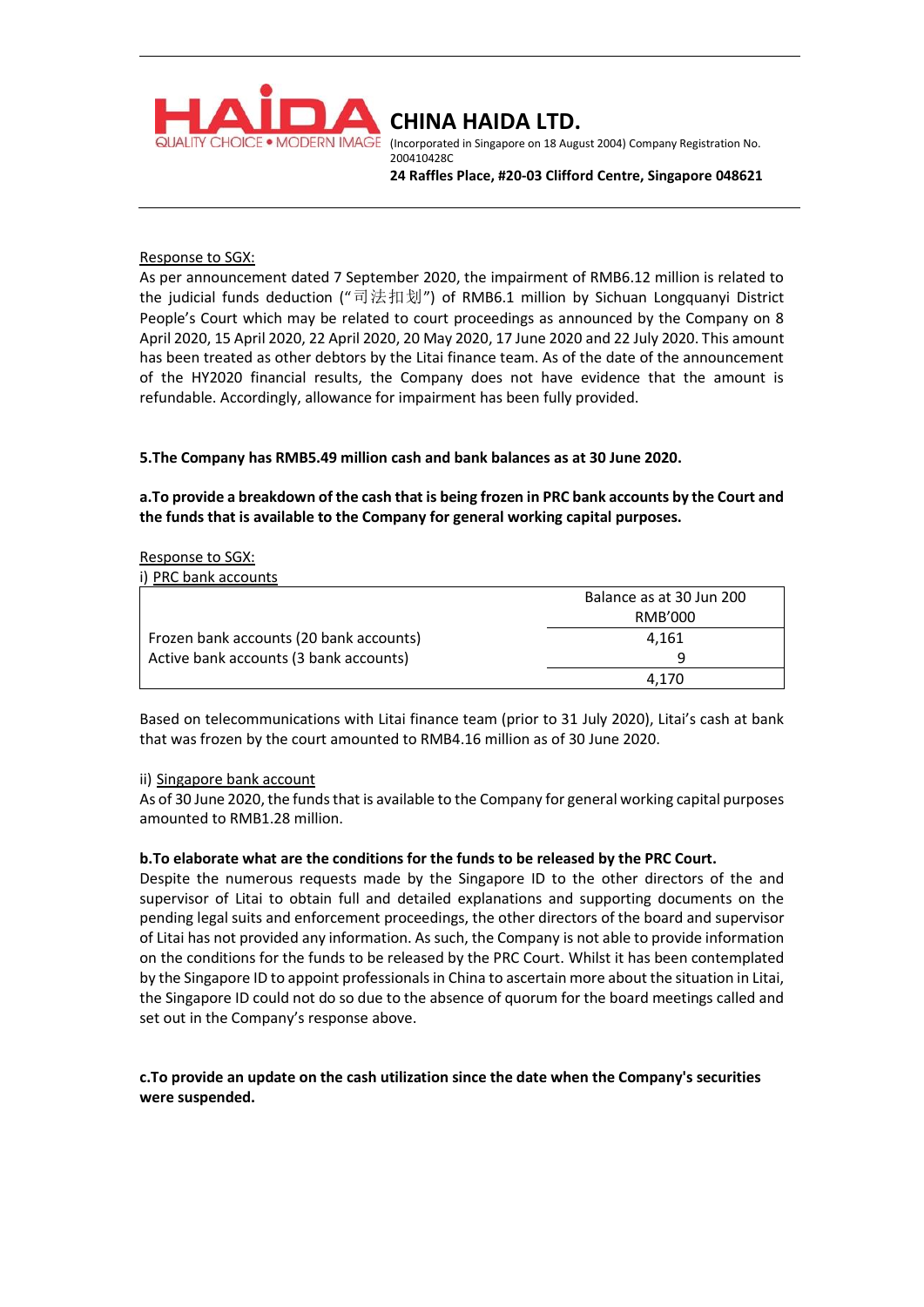

(Incorporated in Singapore on 18 August 2004) Company Registration No. 200410428C

**24 Raffles Place, #20-03 Clifford Centre, Singapore 048621**

|                           | Cash utilisation of the Company for the period from 1 April 2020 to 30 June 2020 |
|---------------------------|----------------------------------------------------------------------------------|
|                           | <b>RMB'000</b>                                                                   |
| Payroll related           | 219                                                                              |
| <b>External auditors</b>  | 280                                                                              |
| Internal auditors         | 37                                                                               |
| Office & carpak rental    | 65                                                                               |
| Directors' remuneration   |                                                                                  |
| (withholding tax)         | 230                                                                              |
| Directors fees            | 668                                                                              |
| Legal & professionals     | 670                                                                              |
| <b>AGM</b> expenses       | 40                                                                               |
| Office expenses           | 16                                                                               |
| Other expenses            | 27                                                                               |
| I.T. maintenance supplier | 7                                                                                |
| Office warehousing        | 24                                                                               |
| Listing costs             | 94                                                                               |
|                           |                                                                                  |
|                           | 2,377                                                                            |
|                           |                                                                                  |
|                           |                                                                                  |

# **6.Please provide the identity of the subsidiary which the Company had invested in and explain reason why the Company has made full impairment amounting to RMB119.10 million in the investment.**

# Response to SGX:

The Company's wholly-owned subsidiary (and the only subsidiary) is Jiangyin Litai Ornamental Materials Co., Ltd ("**Litai**").

The Singapore Finance Team has made full impairment of RMB119.10 million in the investment of this subsidiary on grounds of prudence given the current economic situation, business environment, court proceedings and going-concern surrounding Litai.

**7.The Company provided an analysis of trade receivables as at 30 June 2020 where gross trade receivables (third parties) amounted to RMB89.92 million and impairment allowance amounted to RMB33.56 million.** 

**a.To provide a breakdown of the financial year in which these trade receivables were incurred.** 

Response to SGX: Please refer to Appendix A for more information.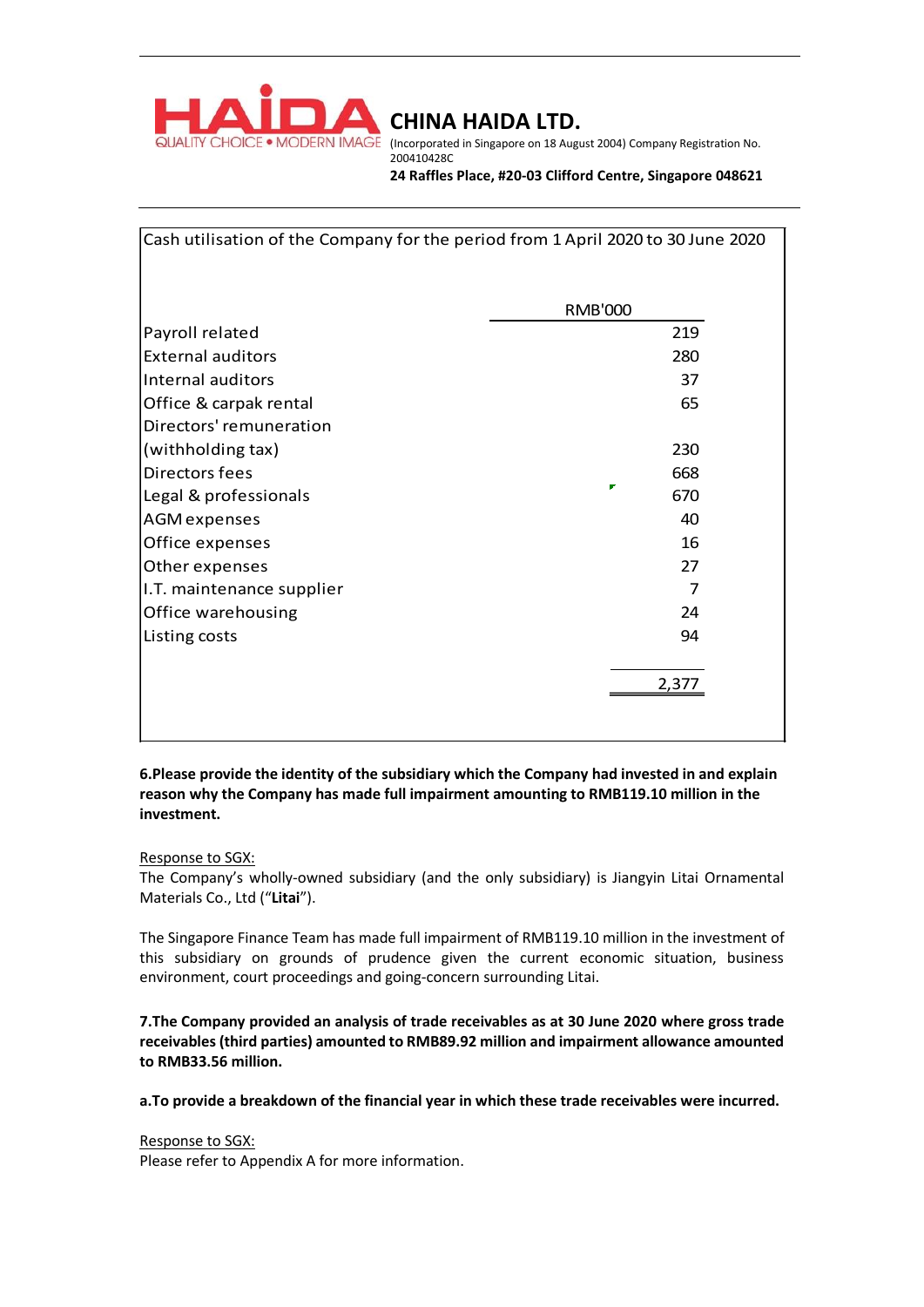

**CHINA HAIDA LTD.**  (Incorporated in Singapore on 18 August 2004) Company Registration No. 200410428C

**24 Raffles Place, #20-03 Clifford Centre, Singapore 048621**

## **b.To explain reasons why the Company is making these provisions amounting to RMB33.56 million, whether there is veracity of the debtors owing to the Company.**

### Response to SGX:

As detailed in Appendix 1, allowance for impairment has been made for impaired customers amounted to RMB26.27 million and allowance for impairment under Expected Credit Losses ("**ECL**") model amounted to RMB7.3 million.

The Singapore ID had on three separate occasions called for board meeting to discuss and approve the HY2020 Financial Results (including the intention to discuss the veracity of the trade debtors). However, due to the absence of other directors attending the board meeting, the Singapore ID (as well as the Singapore Finance Team) was not able to obtain any explanation on the veracity of the trade debtors.

As the employees of Litai have been ordered not to return to work and Litai's operations have been temporarily halted since 31 July 2020, the Singapore Finance Team has not yet been able to obtain the related information from Litai finance team. However, the Company shall make related announcement when information becomes available.

**8.The Company stated that Jiangyin Caitu had not been fulfilling the orders from Litai during the period under review.** 

**a.To explain since when had Jiangyin Caitu stopped fulfilling orders from Litai and why did the directors still recommended to seek approval for the IPT mandate despite the non-fulfilment by Jiangyin Caitu.** 

### Response to SGX:

Prior to the Group's AGM, the Singapore ID had checked with the management of Litai and was informed by Chen Wei, the director of Litai that Jiangyin Caitu was simply requesting for a delay in fulfilling the Group's order in light of the COVID-19 situation. The directors accepted Chen Wei's explanation and taking into account the fact that Jiangyin Caitu has always fulfilled the Group's order with no major issue in the past as well as the COVID-19 situation.

Furthermore, the directors also took into consideration that the procurement of a renewed IPT mandate will enhance the ability of the Group to pursue business opportunities which are timesensitive in nature, and will eliminate the need (pursuant to the materiality thresholds imposed under Chapter 9 of the Listing Manual) for the Company to announce such transactions, or, to announce and convene separate general meetings as and when potential transaction with the specified classes of Interested Persons arise to seek shareholders' prior approval for the entry by the relevant company in the Group into such transactions. This will substantially reduce the expenses associated with the convening of general meetings on an ad hoc basis considerably, improve administrative efficacy and allow human resources and time to be channelled towards attaining other corporate objectives. Further, the AC was of the view that without the IPT mandate, it may be extremely time consuming and inefficient and/or disproportionately onerous to review, announce and/or seek shareholders' approvals of every recurrent IPT that has triggered the requisite thresholds should the apparent irregularities be eventually resolved and Jiangyin Litai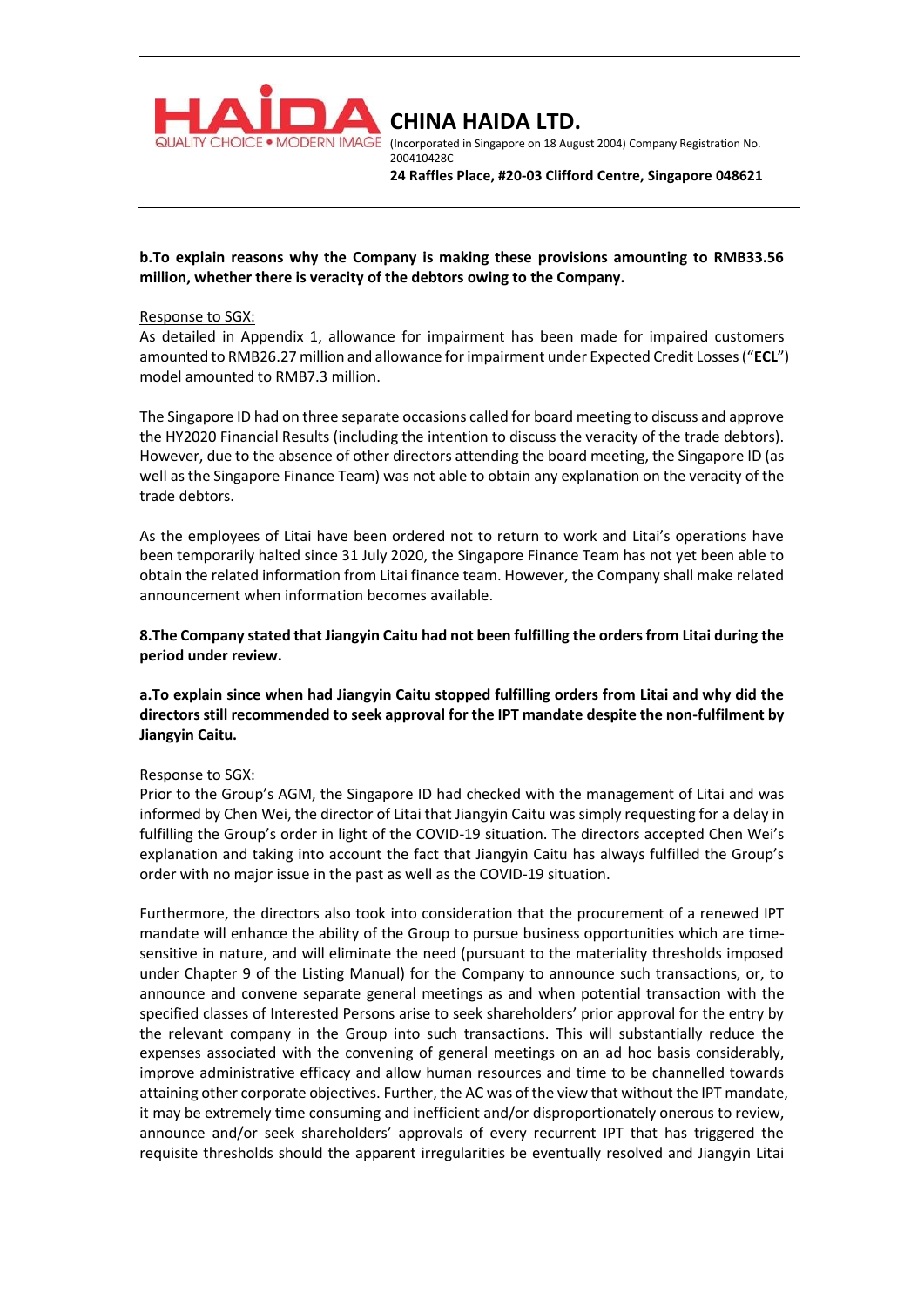

**CHINA HAIDA LTD.**  (Incorporated in Singapore on 18 August 2004) Company Registration No.

200410428C

**24 Raffles Place, #20-03 Clifford Centre, Singapore 048621**

resume its normal operations (which invariably requires the engagement of the recurrent IPTs as adverted to above).

In light of the above, the directors recommended to seek approval for the IPT mandate

# **b.To explain why did the directors not raise queries against the missing fulfillment of orders by Jiangyin Caitu during the periodic review of IPTs.**

## Response to SGX:

Please refer to the Company's response at 8(a).

In addition, subsequent to July 2020, the Singapore ID had no further chance to do periodic review with the Litai as the employees were asked not to return to Litai's office since 31 July 2020. The Singapore ID had also on three separate occasions called for board meeting to discuss and approve the HY2020 Financial Results (including the intention to discuss the missing fulfilment of orders by Jiangyin Caitu). However, due to the absence of other directors attending the board meeting, the Singapore ID as well as the Singapore Finance Team were not able to obtain any explanation on the missing fulfilment of orders by Jiangyin Caitu.

**9.The Company incurred personal income tax expense of RMB1.1 million in HY2020.** 

**a.To provide the identity of the person and explain the background of the personal income tax expense.** 

**b.To explain why is the Group paying for this person's personal income taxes.** 

### Response to SGX:

As the employees of Litai have been ordered not to return to work and Litai's operations have been temporarily suspended since 31 July 2020, the Singapore Finance Team has not yet been able to obtain the related information from Litai finance team. However, the Company shall make related announcement when information becomes available.